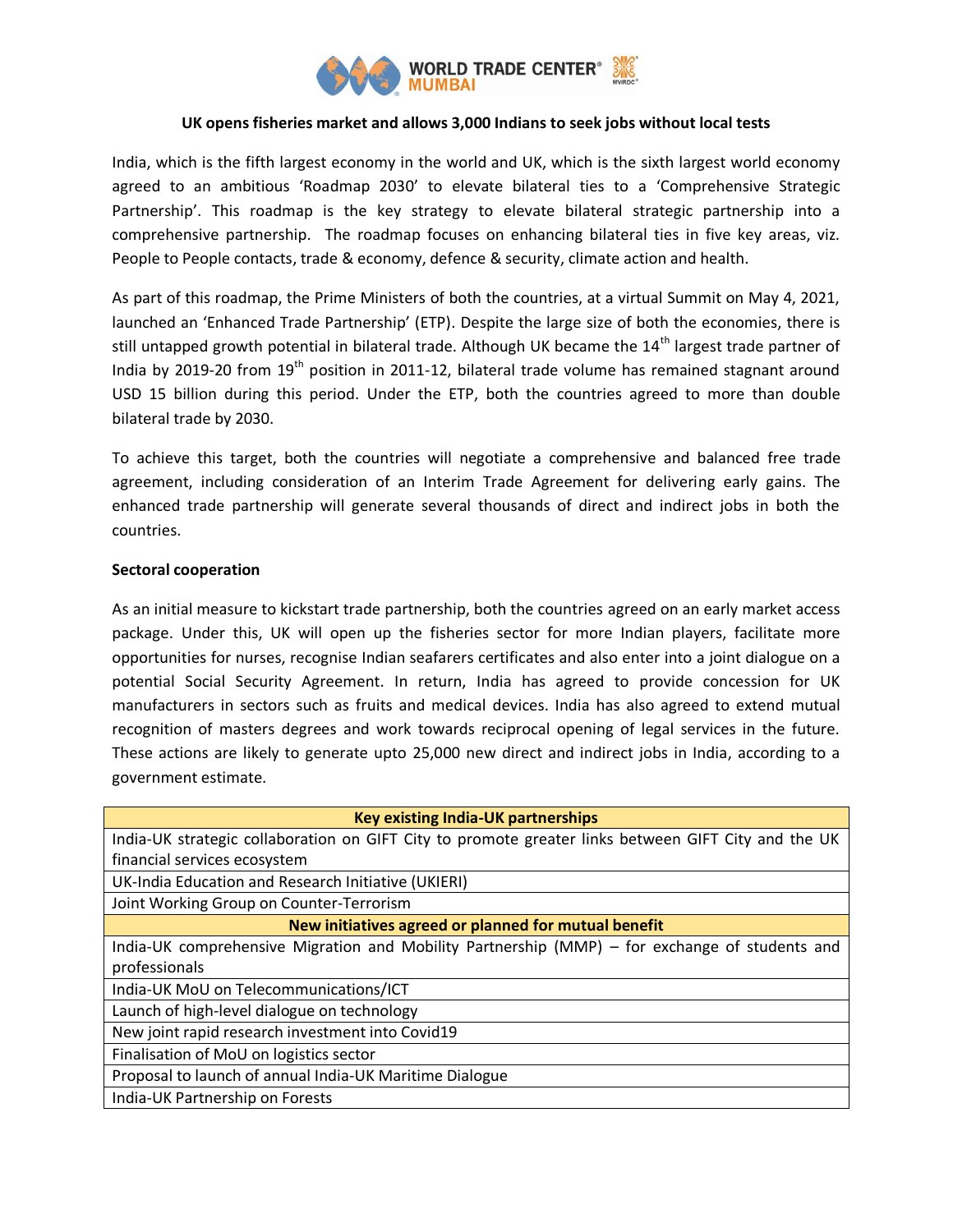

| Annual Strategic Review of implementation of the roadmap |
|----------------------------------------------------------|
| Agreement on Customs Cooperation                         |
| MoU in the field of medical products regulation          |

### **People to people movement**

Currently, UK is home to 1.6 million Indian population and India is second largest investor in the UK. The virtual summit aims to consolidate the progress made in recent years in bilateral relations by announcing new initiatives. Among major initiatives agreed at the virtual summit is a new India-UK 'Global Innovation Partnership' to support the transfer of inclusive Indian innovations to select developing countries, starting with Africa. Currently, UK is India's second largest partner in research and innovation collaborations. Both countries launched a comprehensive partnership on migration and mobility under which, every year up to 3000 young Indian professionals can avail employment opportunities in the UK for a period of two years without being subject to labour market test.

# **Source: Ministry of External Affairs, Government of India**

### **Notifications**

#### **PIB**

India-UK virtual summit

<https://pib.gov.in/PressReleseDetail.aspx?PRID=1715968>

Van Dhan Yojna benefits 6300 tribals in Odisha

<https://pib.gov.in/PressReleseDetail.aspx?PRID=1715921>

Government allows 5G Technology and Spectrum Trials

<https://pib.gov.in/PressReleseDetail.aspx?PRID=1715927>

Nineteen firms file applications for IT Hardware Scheme

<https://pib.gov.in/PressReleseDetail.aspx?PRID=1715871>

India participates in G20 Tourism Ministers' meeting

<https://pib.gov.in/PressReleseDetail.aspx?PRID=1716028>